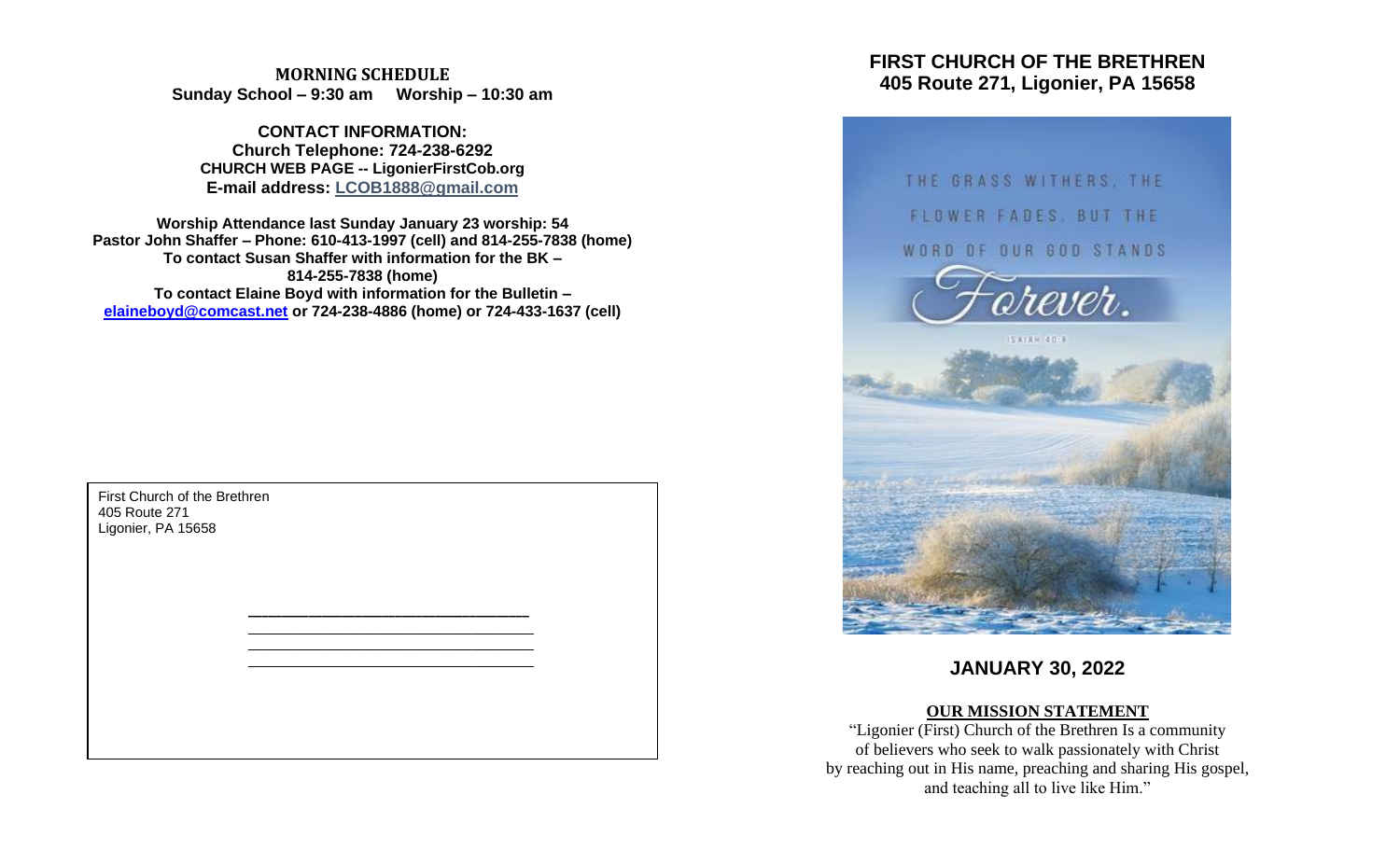# WELCOME AND ANNOUNCEMENTS

#### PRELUDE

#### CALL TO WORSHIP *Responsive Reading* Leader: God has called us to share the good news of God's love.

# **People: But who am I, that God should call me?**

- Leader: You are a beloved child of God.
- **People: But I am weak I'm not a great speaker or preacher.**
- Leader: God is with you; don't be afraid.
- **People: Lord, make us ready for great service in your name. AMEN.**

| *HYMN<br>"The Church's One Foundation" | No. 277 |
|----------------------------------------|---------|
|----------------------------------------|---------|

# INVOCATION PRAYER: *Unison Prayer*

**Gracious God, we come to you with day, seeking your guidance and strength. You have called us to ministries for which we feel inadequate. Help us to understand that it is your love that will support and sustain our efforts. Give us the courage to place our trust in your abiding presence. We ask this in Jesus' Name. AMEN.**

# OFFERTORY PRAYER: *I Corinthians 13:1-13 (Please sign the attendance sheets)*

Nurturing God, You remind us that faith without love is meaningless. We present these gifts with love. We rejoice in our ability to share. May this moment of giving warm our hearts and stir our souls so that we remember to act consistently out of love in the name of Jesus. In His name, we pray. Amen.

# **OFFERING**

\*DOXOLOGY

CHILDREN'S MESSAGE Stacey Knupp

JOYS AND CONCERNS

# PRAYER HYMN **"Hear Our Prayer, O Lord"** No. 614 (2x thru)

MORNING PRAYER

SCRIPTURE **Genesis 6:11-22, Hebrews 11:7**

MESSAGE **"Noah -- A Witness for God"**

\*CLOSING HYMN **"Our God Reigns "** No. 229

# \*BENEDICTION

Pastor: Pastor John Shaffer Lay Leader: Tracy Black Chorister: Ed Wedge Pianist: Pam Zimmerman

Greeters for January: Debra McInchok Counting Steward for January: Dick Jones

#### **"OUR DAILY BREAD" DEVOTIONAL**

The daily devotional "Our Daily Bread" for Dec, Jan, Feb is available in the narthex.

# **PLEASE NOTE: 2021 Financial Statements are in the mailboxes.**

# **JOYS FROM WEEK OF JANUARY23, 2022**

- Becky Kwak noted how great a support this loving church family has been and what comfort they have provided
- Carl Kaurich received a good report he is now allowed to drive

# **OUTREACH FOR JANUARY**

The outreach for January is Souperbowl to benefit the local Food Pantry. Jack Boyd delivered the soup you donated to the Food Pantry on Friday, January 21. Please also remember your gently used shoes, wrapped with a rubber band as this project helps fund the Honduras orphanage we support. Donations for the local Food Pantry are a year-long outreach of our church. This service is provided monthly at Holy Trinity Catholic Church in Ligonier and is supported by the Association of Churches. At present approximately 100 families are being served. Please be generous with your donations as the Westmoreland County Food Bank has lessened the amount they are providing.

# **RITA'S CLOSET**

Rita's Closet opens Mondays at the First Church of the Brethren, 10:00 am to 6:00 pm. If you are unable to make it on a Monday, please call Darlene Rummel at 814-243-7156 to schedule a time more convenient. All donated clothes were freely given and are free to you. Please come and check us out.